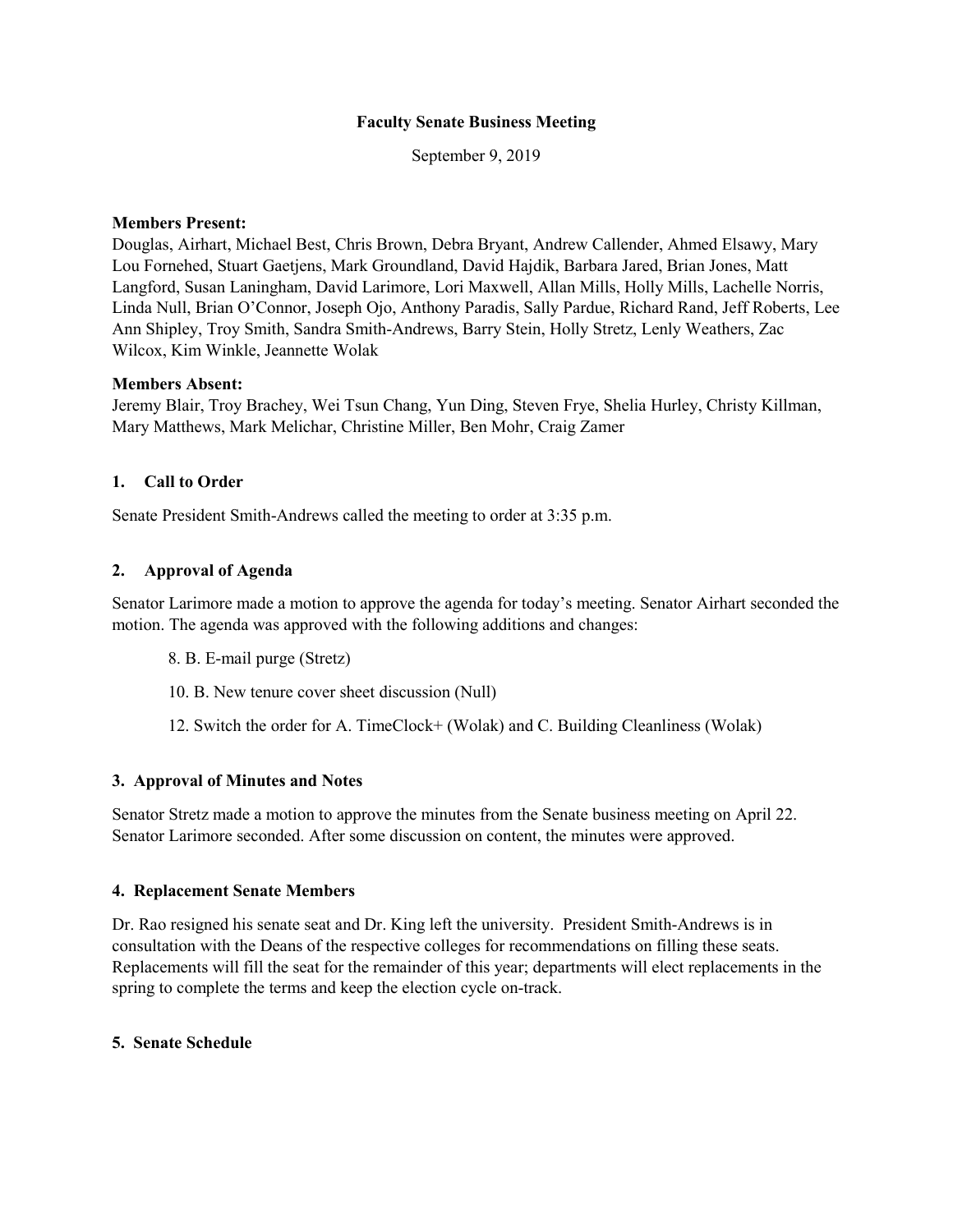The last scheduled Senate meeting is during finals. It was an extra meeting designed to wrap up any unfinished business for the year. The hope is that it will not be necessary.

## **6. Opening Remarks/Updates**

Senate President Smith-Andrews outlined her intentions in leading the Faculty Senate this year. Her goal is to keep everyone well-informed and end the meetings at a reasonable time.

A. The biggest questions received thus far involve parking, especially guest parking on campus. Senate President Smith-Andrews learned there will be no more regularly-held or openended guest parking passes for departments.

B. Marc Burnett will be retiring in December, but it is anticipated that his new position as Chief Diversity Officer will be continued and a replacement hired.

C. Enrollment is slightly down (0.3%). FTE is higher than anticipated.

D. A search is underway for the Vice President of Research; Dr. Otuonye remains the interim VP.

E. The university's strategic plan is shifting to the implementation phase.

F. University administrators are taking a deeper look at student demographics in order to be more strategic in marketing in certain areas.

G. Dr. Otuonye reported that grant production reached an all-time high.

H. Senate President Smith-Andrews' goals for senate include publicizing the faces of the senators in order to enhance recruitment, increase morale, and be a voice for the faculty. She hopes to have shorter meetings that shift discussions from identifying problems to proposing solutions.

I. The upcoming Board of Trustees meeting (September 24, 2019) and TUFS meeting (October 4-6, 2019, UT Martin) were announced.

### **7. University Budget Advisory Committee**

Senator Null nominated Jeff Roberts and David Larimore to continue their service on the Budget Advisory committee, and the motion was seconded. Senator Null made a motion to cease further nominations and approve Senators Roberts and Larimore by acclamation. The motion carried.

### **8. Reports**

Concerns continue regarding retiring and emeriti faculty retaining email, and the lack of communication of the procedures for retaining their accounts. Senators would like to see procedures and communication outlined in the policy. Senator Roberts will work on getting Policy 219 changed.

## **9. Joint Committee to Review Administrative Council, Academic Council, and Senate Procedures**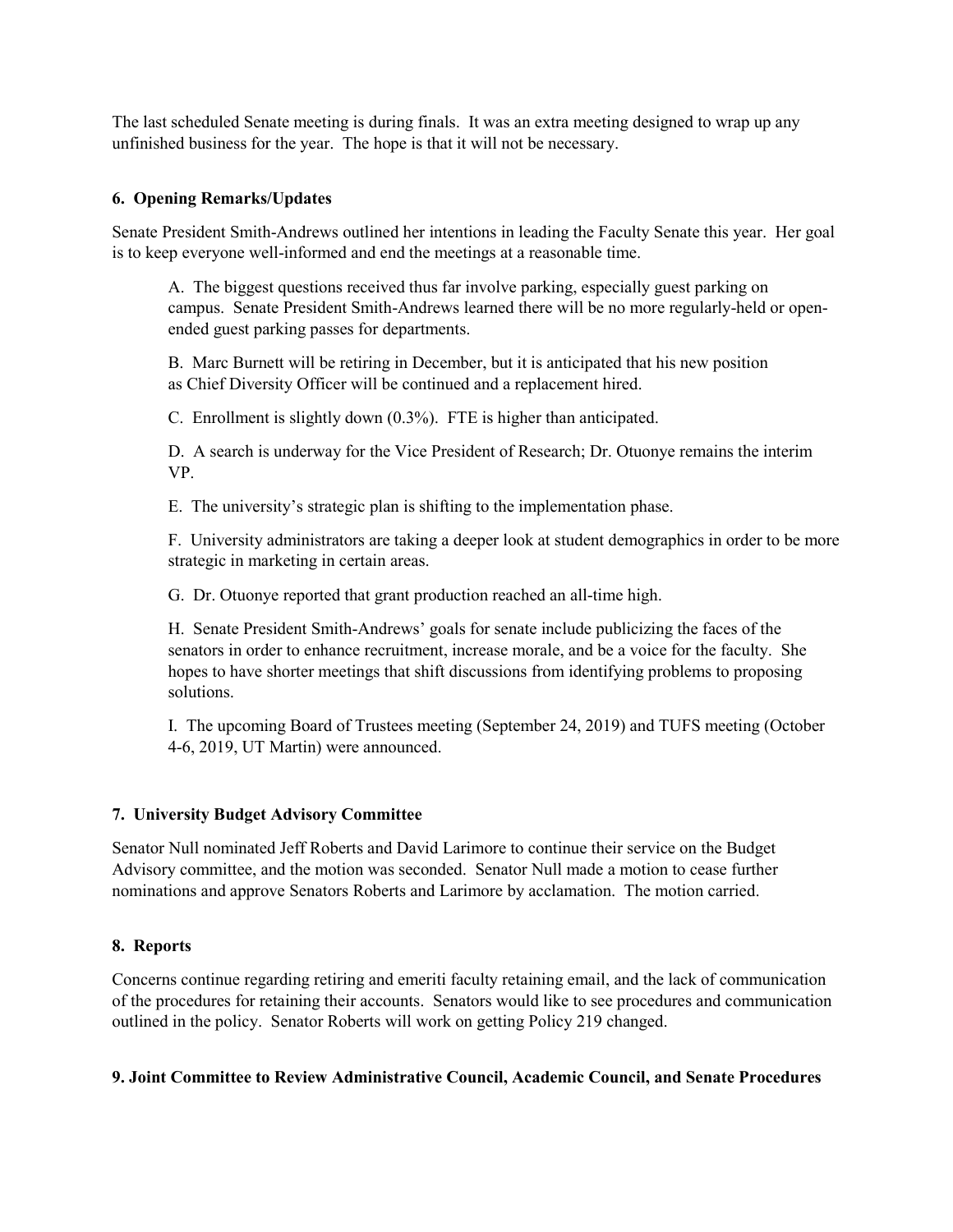Senators Airhart, Callender, Hinton, Null, O'Connor, and Wolak will work to update procedures for these three bodies for agreement and consistency.

## **10a. Board Changes to Policy 207**

In cases where tenured faculty have triggered a post-tenure review, concerns were raised the President could ultimately decide the outcome even if it goes against the recommendations of the Faculty Senate and the Board of Trustees. Some senators would like to see a procedural provision to call for a noconfidence vote in those instances. Other concerns were raised about ad hoc policy changes by the Board of Trustees, and whether there should be an allowance for that in the Policy on Policies. Senator and Faculty Board Representative Pardue will get on the next board meeting agenda to discuss this matter.

# **10b. New Tenure Data Sheet (Policy 205)**

Senator Null presented the current tenure data sheet. Senators were concerned the data sheet is not a good fit for all departments and disciplines. Suggestions were made for ways to make the sheet more adaptable and specific, though it was shared that the Provost wants a standardized sheet for all faculty. The Provost is not opposed to a longer data sheet if it covers more areas appropriate to more faculty, but the current version is up for a vote in Academic Council this week. Most senators believe the data sheet is not ready to be rolled out, but a few were in favor of using it and seeing how it works this year.

# **11. Intellectual Property Policy 732**

Senator Hajdik distributed a document showing item 5 from his most recent contract. Concerns were raised about the types of intellectual property the faculty would retain, how it is defined and determined, and whether that is accurately reflected in Policy 732. Some faculty worry that the policy may be too open to interpretation. President Smith-Andrews will contact Sharon Holderman and get an update from the IPAC Committee regarding the status of Policy 732.

# **12. Quick Survey**

- a. Building Cleanliness: Senator Wolak moved that the Faculty Senate create an ad hoc committee to investigate the level of cleaning services provide to Tennessee Tech and make recommendations regarding cleaning services to the Tennessee Tech administration and Board of Trustees. The motion was seconded. The committee will investigate two items: 1. are we receiving the level of service we are currently paying for form this vendor, and 2. if we are receiving the services, are they sufficient? Senators Smith, Brown, Callender, and Wolak will serve on this committee.
- b. CPOS: Are there issues with CPOS? Currently, there is no delineation for Honors on any program. It was noted the Registrar should be a part of DegreeWorks.
- c. TimeClock+: Senators discussed issues and problems with the implementation of TimeClock+. It was expressed that because it is new, there will be bugs and issues, and that the topic could be revisited in three months.

### **13. Senate Retreat**